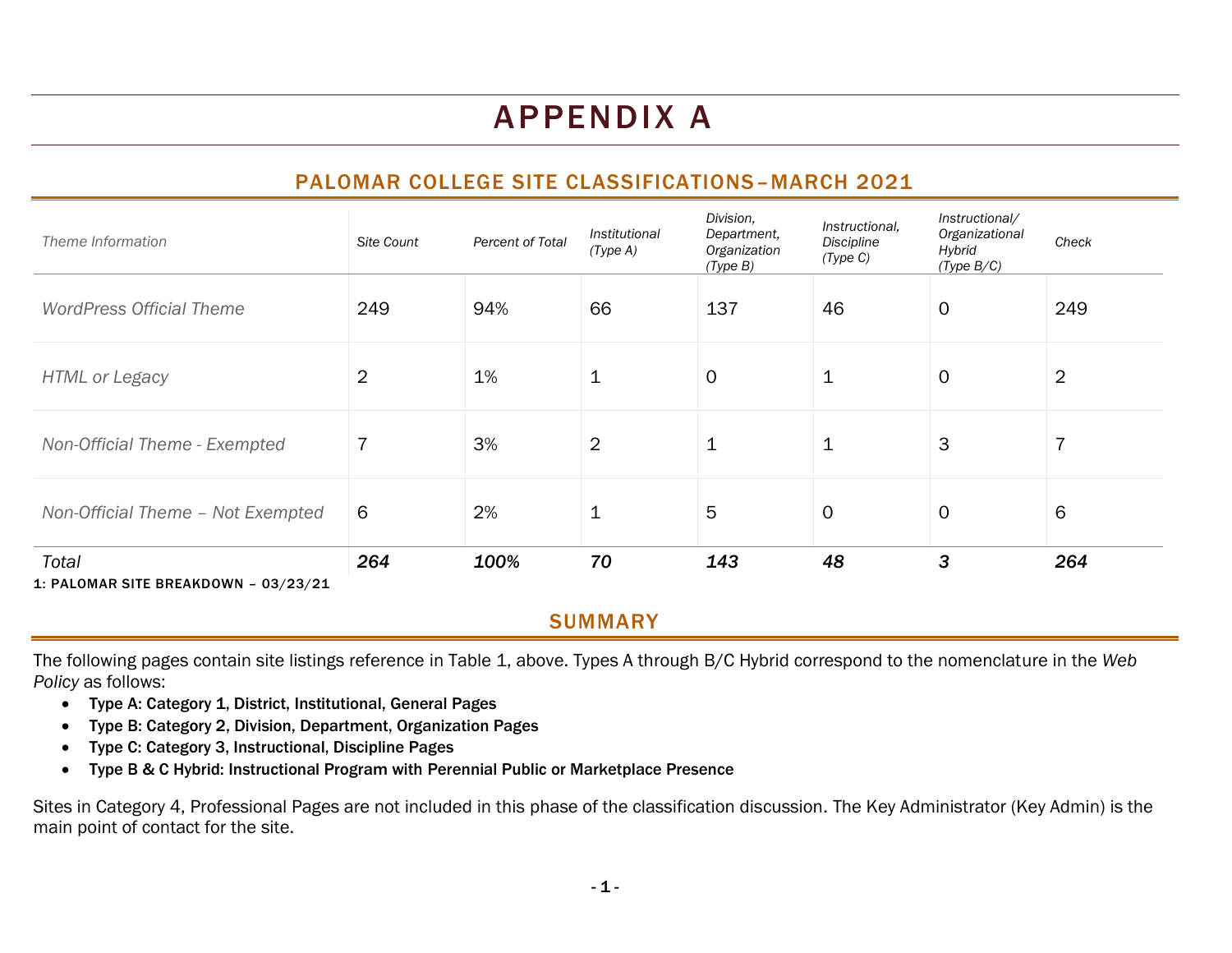# TYPE A (1): DISTRICT, INSTITUTIONAL, GENERAL

#### WordPress – Palomar Official Theme

| <b>SITE NAME</b>                                  |             | <b>DIVISION SITE URL</b>                              | <b>MAIN CONTACT</b>       | <b>EMAIL</b>          |
|---------------------------------------------------|-------------|-------------------------------------------------------|---------------------------|-----------------------|
| Arts, Media, and Business Administration Division | AMBA        | https://www2.palomar.edu/pages/ambadivision/          | Anne Delgado              | adelgado@palomar.edu  |
| <b>Counseling Services Division</b>               | COUN        | https://www2.palomar.edu/pages/csdivision/            | Lisa Taylor               | Itaylor3@palomar.edu  |
| Diversity, Equity, and Inclusion                  | <b>COUN</b> | https://www2.palomar.edu/pages/dei/                   | Leslie Salas              | Isalas@palomar.edu    |
| <b>Dual Enrollment</b>                            | COUN        | https://www2.palomar.edu/pages/dualenrollment/        | Glyn Bongolan             | gbongolan@palomar.edu |
| Office of Student Success & Equity                | <b>COUN</b> | https://www2.palomar.edu/pages/sse/                   | Olga Diaz                 | odiaz@palomar.edu     |
| Starfish                                          | COUN        | https://www2.palomar.edu/pages/starfish/              | Nancy Browne              | nbrowne@palomar.edu   |
| <b>Steps To Enroll</b>                            | <b>COUN</b> | https://www2.palomar.edu/pages/stepstoenroll/         | Nancy Browne              | nbrowne@palomar.edu   |
| Career Technical and Extended Education           | <b>CTEE</b> | https://www2.palomar.edu/pages/ctee/                  | Melissa Adan              | madan@palomar.edu     |
| <b>Campus Safety</b>                              | <b>FAS</b>  | https://www2.palomar.edu/pages/safety/                | <b>Kelly Helming</b>      | khelming@palomar.edu  |
| Finance & Administrative Services Division        | <b>FAS</b>  | https://www2.palomar.edu/pages/fas/                   | <b>Heather Sutton</b>     | hsutton@palomar.edu   |
| Prop M                                            | <b>FAS</b>  | https://www2.palomar.edu/pages/propm/                 | <b>Heather Sutton</b>     | hsutton@palomar.edu   |
| Human Resource Services Division                  | <b>HRS</b>  | https://www2.palomar.edu/pages/hr/                    | <b>Christine Winterle</b> | cwinterle@palomar.edu |
| Title IX Resources at Palomar College             | <b>HRS</b>  | https://www2.palomar.edu/pages/titleix/               | Shawna Cohen              | scohen@palomar.edu    |
| Academic Programs                                 | <b>INST</b> | https://www2.palomar.edu/pages/academics/             | Kelly Helming             | khelming@palomar.edu  |
| All about ME (Math and English/ESL)               | <b>INST</b> | https://www2.palomar.edu/pages/ab705allaboutme/       | Esmeralda Quijada         | equijada@palomar.edu  |
| <b>Escondido Center</b>                           | <b>INST</b> | https://www2.palomar.edu/pages/escondido/             | Pam Dratler               | pdratler@palomar.edu  |
| <b>Fallbrook Education Site</b>                   | <b>INST</b> | https://www2.palomar.edu/pages/fallbrook/             | Yvette Maynard            | ymaynard@palomar.edu  |
| <b>Instructional Services</b>                     | <b>INST</b> | https://www2.palomar.edu/pages/instruction/           | <b>Richard Loucks</b>     | rloucks@palomar.edu   |
| Now Happening at Palomar                          | <b>INST</b> | https://www2.palomar.edu/pages/now/                   | Kelly Helming             | khelming@palomar.edu  |
| Palomar College Camp Pendleton                    | <b>INST</b> | https://www2.palomar.edu/pages/camppendleton/         | Victoria Haynes           | vhaynes@palomar.edu   |
| Palomar College Catalog                           | <b>INST</b> | https://www2.palomar.edu/pages/catalog/               | <b>Kelly Helming</b>      | khelming@palomar.edu  |
| Palomar College Class Schedule                    | <b>INST</b> | https://www2.palomar.edu/pages/schedule/              | <b>Kelly Helming</b>      | khelming@palomar.edu  |
| Palomar College Online Education                  | <b>INST</b> | https://www2.palomar.edu/pages/onlineeducation/       | Kelly Helming             | khelming@palomar.edu  |
| Ramona Community Campus                           | <b>INST</b> | https://www2.palomar.edu/pages/ramonacommunitycampus/ | Pam Dratler               | pdratler@palomar.edu  |
| Rancho Bernardo Education Center                  | <b>INST</b> | https://www2.palomar.edu/pages/ranchobernardo/        | <b>Tom Medel</b>          | tmedel@palomar.edu    |
| Languages and Literature Division                 | LL.         | https://www2.palomar.edu/pages/lldivision/            | Anna Hilton               | ahilton@palomar.edu   |
| Mathematics, Science, and Engineering Division    | <b>MSE</b>  | https://www2.palomar.edu/pages/mse/                   | Allison Tyra              | atyra@palomar.edu     |
| About Palomar                                     | S/P         | https://www2.palomar.edu/pages/about/                 | <b>Kelly Helming</b>      | khelming@palomar.edu  |
| Accreditation                                     | S/P         | https://www2.palomar.edu/pages/accreditation/         | Marti Snyder              | msnyder2@palomar.edu  |
| Coronavirus (COVID-19) Updates                    | S/P         | https://www2.palomar.edu/pages/covid19/               | <b>Kelly Helming</b>      | khelming@palomar.edu  |
| <b>Grants Office</b>                              | S/P         | https://www2.palomar.edu/pages/grantsoffice/          | Marti Snyder              | msnyder2@palomar.edu  |
| Guidelines for Graphics Standards at Palomar      |             |                                                       |                           |                       |
| College                                           | S/P         | https://www2.palomar.edu/pages/guidelines/            | <b>Kelly Helming</b>      | khelming@palomar.edu  |
| Institutional Research and Planning               | S/P         | https://www2.palomar.edu/pages/irp/                   | Marti Snyder              | msnyder2@palomar.edu  |
| Palomar College Alerts                            | S/P         | https://www2.palomar.edu/pages/alert/                 | <b>Chris Norcross</b>     | cnorcross@palomar.edu |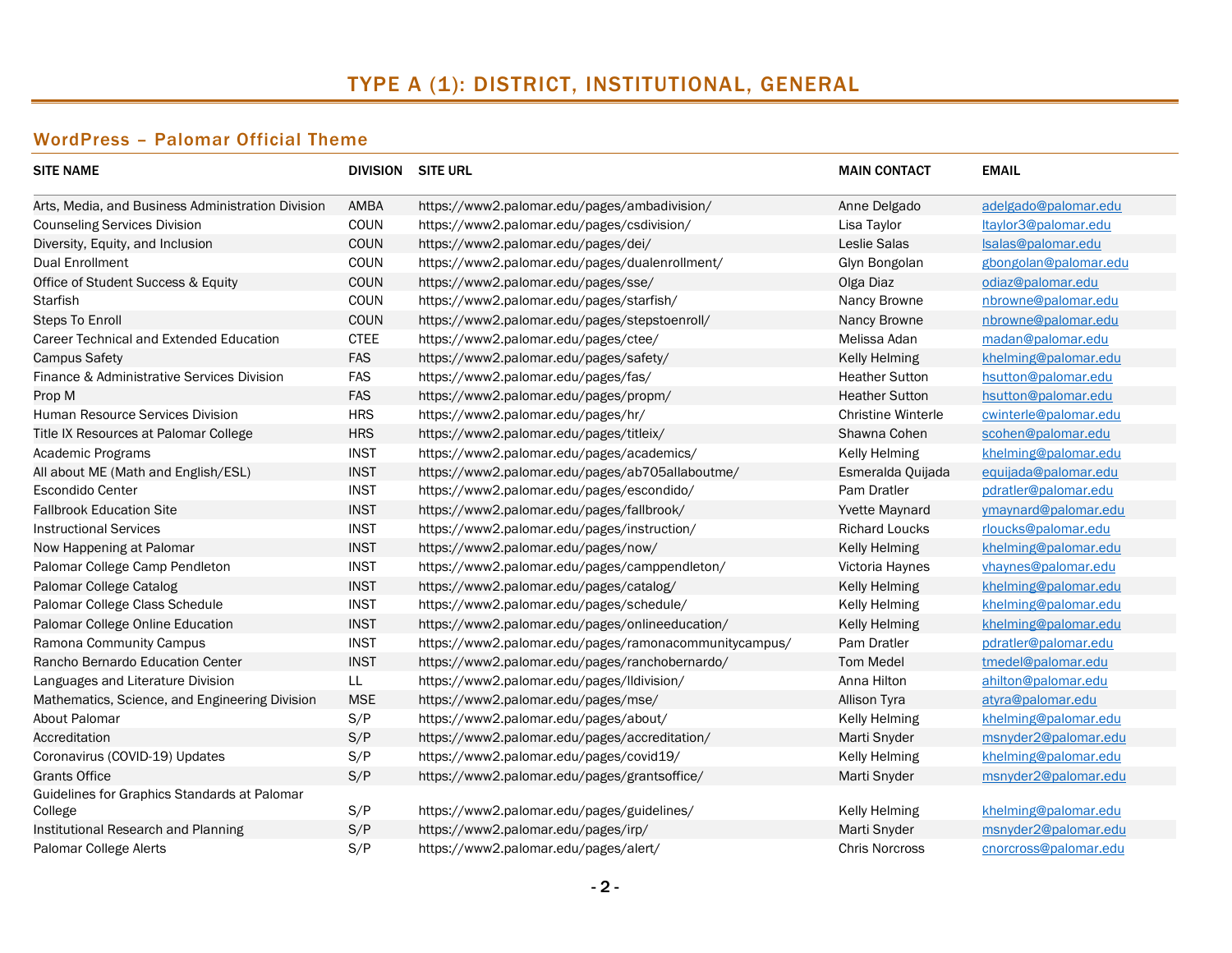# TYPE A (1): DISTRICT, INSTITUTIONAL, GENERAL

| <b>SITE NAME</b>                              |            | <b>DIVISION SITE URL</b>                                   | <b>MAIN CONTACT</b>   | <b>EMAIL</b>               |
|-----------------------------------------------|------------|------------------------------------------------------------|-----------------------|----------------------------|
| <b>Palomar College Announcements</b>          | S/P        | https://www2.palomar.edu/pages/announcements/              | <b>Kelly Helming</b>  | khelming@palomar.edu       |
| Palomar College Foundation                    | S/P        | https://www2.palomar.edu/pages/foundation/                 | Linda Moynan          | Imoynan@palomar.edu        |
| Palomar College Governing Board               | S/P        | https://www2.palomar.edu/pages/governingboard/             | Debra Doerfler        | ddoerfler@palomar.edu      |
| Palomar College Presidential Search           | S/P        | https://www2.palomar.edu/pages/presidentsearch/            | Monique Dumbrique     | mdumbrique@palomar.edu     |
| Palomar College Retirees' Association (PACRA) | S/P        | https://www2.palomar.edu/pages/pacra/                      | <b>Bob Larson</b>     | blarson@palomar.edu        |
| Palomar College Strategic Planning            | S/P        | https://www2.palomar.edu/pages/strategicplanning/          | Marti Snyder          | msnyder2@palomar.edu       |
| Palomar Makes it Possible                     | S/P        | https://www2.palomar.edu/pages/possible/                   | <b>Kelly Helming</b>  | khelming@palomar.edu       |
| Palomar Makes it Possible [Spanish]           | S/P        | https://www2.palomar.edu/pages/posible/                    | <b>Kelly Helming</b>  | khelming@palomar.edu       |
| <b>Palomar News</b>                           | S/P        | https://www2.palomar.edu/pages/news/                       | Tom Pfingsten         | tpfingsten@palomar.edu     |
| <b>President's Associates</b>                 | S/P        | https://www2.palomar.edu/pages/pa/                         | Linda Moynan          | Imoynan@palomar.edu        |
| <b>President's Office</b>                     | S/P        | https://www2.palomar.edu/pages/presidentsoffice/           | Julie Lanthier-Bandy  | jlanthierbandy@palomar.edu |
| <b>Public Affairs Office</b>                  | S/P        | https://www2.palomar.edu/pages/pao/                        | Julie Lanthier-Bandy  | jlanthierbandy@palomar.edu |
| Strategic Planning Council (SPC)              | S/P        | https://www2.palomar.edu/pages/spc/                        | Debra Doerfler        | ddoerfler@palomar.edu      |
| <b>Students</b>                               | S/P        | https://www2.palomar.edu/pages/students/                   | <b>Kelly Helming</b>  | khelming@palomar.edu       |
| A-Z Index                                     | <b>SBS</b> | https://www2.palomar.edu/pages/azindex/                    | <b>Kelly Helming</b>  | khelming@palomar.edu       |
| Accessibility                                 | <b>SBS</b> | https://www2.palomar.edu/pages/accessibility               | Erin Hiro             | ehiro@palomar.edu          |
| Are You Ready                                 | <b>SBS</b> | https://www2.palomar.edu/pages/areyouready/                | <b>Kelly Helming</b>  | khelming@palomar.edu       |
| <b>Community Programs</b>                     | <b>SBS</b> | https://www2.palomar.edu/pages/community/                  | <b>Kelly Helming</b>  | khelming@palomar.edu       |
| <b>Directory</b>                              | <b>SBS</b> | https://www2.palomar.edu/pages/directory/                  | <b>Kelly Helming</b>  | khelming@palomar.edu       |
| Events Calendar                               | <b>SBS</b> | https://www2.palomar.edu/pages/calendar/                   | Kelly Helming         | khelming@palomar.edu       |
| <b>Faculty and Staff</b>                      | <b>SBS</b> | https://www2.palomar.edu/pages/employees/                  | <b>Kelly Helming</b>  | khelming@palomar.edu       |
| Palomar College Website Search                | <b>SBS</b> | https://www2.palomar.edu/pages/search/                     | <b>Chris Norcross</b> | cnorcross@palomar.edu      |
| Social and Behavioral Sciences Division       | <b>SBS</b> | https://www2.palomar.edu/pages/sbsdivision/                | <b>Emily Miller</b>   | emiller@palomar.edu        |
| AB 540 and Immigrant Resources                | <b>STS</b> | https://www2.palomar.edu/pages/ab540andimmigrantresources/ | Olga Diaz             | odiaz@palomar.edu          |
| Artificial Intelligence Project               | <b>STS</b> | https://www2.palomar.edu/pages/artificialintelligence/     | Nancy Browne          | nbrowne@palomar.edu        |
| <b>Lactation Support</b>                      | <b>STS</b> | https://www2.palomar.edu/pages/lactationsupport/           | Shawna Cohen          | scohen@palomar.edu         |
| <b>New Student Orientation</b>                | <b>STS</b> | https://www2.palomar.edu/pages/orientation/                | Nancy Browne          | nbrowne@palomar.edu        |
| <b>Outreach Services</b>                      | <b>STS</b> | https://www2.palomar.edu/pages/outreach/                   | Deanna Shoop          | dshoop@palomar.edu         |
| <b>Palomar Connect</b>                        | <b>STS</b> | https://www2.palomar.edu/pages/connect/                    | Deanna Shoop          | dshoop@palomar.edu         |
| <b>Palomar Promise</b>                        | <b>STS</b> | https://www2.palomar.edu/pages/palomarpromise/             | Debra Avila           | davila@palomar.edu         |
| Student Housing at Palomar College            | <b>STS</b> | https://www2.palomar.edu/pages/studenthousing/             | Jill D'Errico         | jderrico@palomar.edu       |
| <b>Student Services Division</b>              | <b>STS</b> | https://www2.palomar.edu/pages/studentservices/            | Jill D'Errico         | jderrico@palomar.edu       |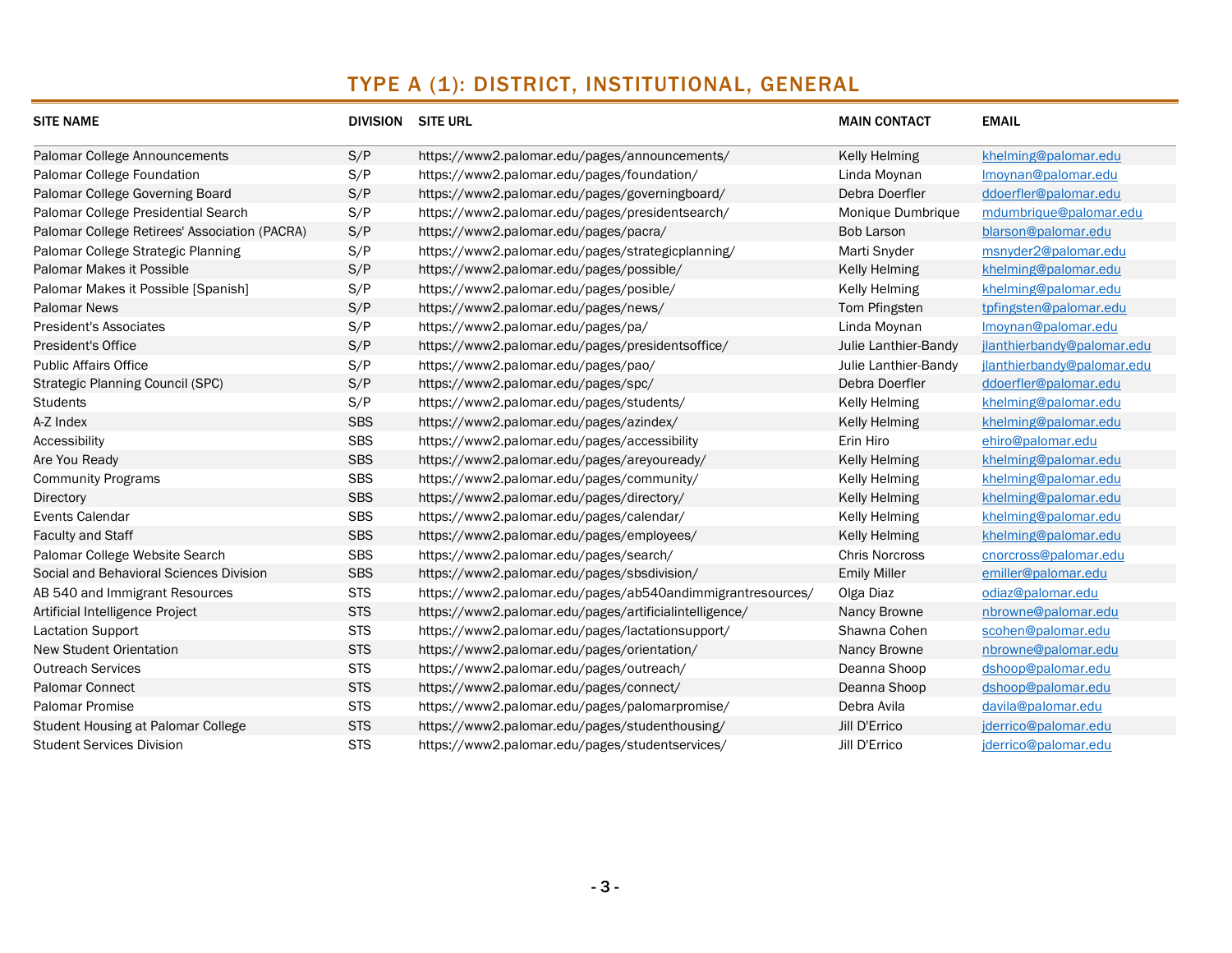# TYPE A (1): DISTRICT, INSTITUTIONAL, GENERAL

#### HTML or Legacy

| <b>SITE NAME</b>     | DIVISION SITE URL |                        | <b>MAIN CONTACT</b>         | <b>EMAIL</b>         |  |
|----------------------|-------------------|------------------------|-----------------------------|----------------------|--|
| MyPalomar Login Page | <b>FAS</b>        | https://my.palomar.edu | <b>Information Services</b> | helpdesk@palomar.edu |  |
|                      |                   |                        |                             |                      |  |

#### Non-Official Theme – Exempted

| <b>SITE NAME</b> | <b>DIVISION SITE URL</b> |                                      | <b>MAIN CONTACT</b> | <b>EMAIL</b>           |
|------------------|--------------------------|--------------------------------------|---------------------|------------------------|
| Palomar News     | S/P                      | https://www2.palomar.edu/pages/news/ | Tom Pfingsten       | tpfingsten@palomar.edu |

### Non-Official Theme - Not Exempted

No sites exist in this classification.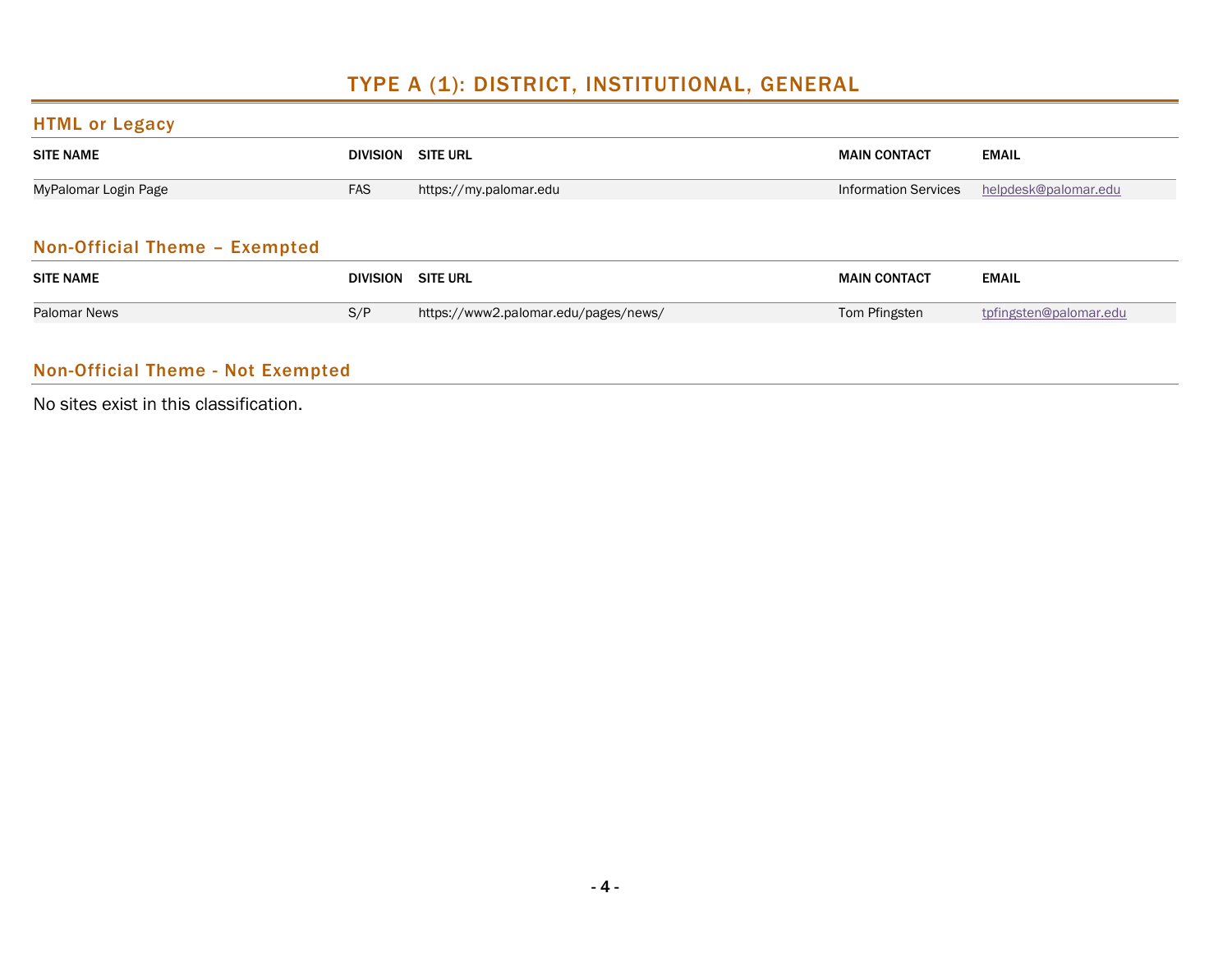#### WordPress – Palomar Official Theme

| <b>SITE NAME</b>                                     |             | <b>DIVISION SITE URL</b>                                | <b>MAIN CONTACT</b>     | <b>EMAIL</b>               |
|------------------------------------------------------|-------------|---------------------------------------------------------|-------------------------|----------------------------|
| <b>Boehm Gallery</b>                                 | AMBA        | https://www2.palomar.edu/pages/boehmgallery/            | Kylee McDowell          | kmcdowell@palomar.edu      |
| <b>Business Administration Department</b>            | AMBA        | https://www2.palomar.edu/pages/business/                | Lourdes Runk            | Irunk@palomar.edu          |
| <b>Graphic Communications</b>                        | AMBA        | https://www2.palomar.edu/pages/gc/                      | Meei-chun Gau           | mgau@palomar.edu           |
| <b>Media Studies Department</b>                      | AMBA        | https://www2.palomar.edu/pages/mediastudies/            | Erin Hiro               | ehiro@palomar.edu          |
| Palomar Arts Media Lab                               | AMBA        | https://www2.palomar.edu/pages/artsmedialab/            | Keri McNamara           | kmcnamara@palomar.edu      |
| <b>RE Discover GE</b>                                | AMBA        | https://www2.palomar.edu/pages/rege/                    | Michael Mufson          | mmufson@palomar.edu        |
| Articulation                                         | <b>COUN</b> | https://www2.palomar.edu/pages/articulation/            | Benjamin Mudgett        | bmudgett@palomar.edu       |
| Assessment Center                                    | COUN        | https://www2.palomar.edu/pages/assessment/              | Jose Ramirez            | jramirez2@palomar.edu      |
| California Work Opportunity & Responsibility to Kids | <b>COUN</b> | https://www2.palomar.edu/pages/calworks/                | <b>Christina Dawber</b> | cdawber@palomar.edu        |
| <b>Career Center</b>                                 | <b>COUN</b> | https://www2.palomar.edu/pages/careercenter/            | Rosie Antonecchia       | Rantonecchia@palomar.edu   |
| <b>Counseling Department</b>                         | <b>COUN</b> | https://www2.palomar.edu/pages/counseling/              | Glyn Bongolan           | gbongolan@palomar.edu      |
| <b>Disability Resource Center</b>                    | <b>COUN</b> | https://www2.palomar.edu/pages/drc/                     | Cynthia Cordova         | ccordova1@palomar.edu      |
| <b>Educational Talent Search</b>                     | <b>COUN</b> | https://www2.palomar.edu/pages/ets/                     | Nelida Martinez         | nmartinez@palomar.edu      |
| Extended Opportunities Programs & Services           | COUN        | https://www2.palomar.edu/pages/eops/                    | <b>Steven Salter</b>    | ssalter@palomar.edu        |
| <b>First Year Experience</b>                         | COUN        | https://www2.palomar.edu/pages/fye/                     | Debra Avila             | davila@palomar.edu         |
| High School Counselor Conference                     | COUN        | https://www2.palomar.edu/pages/counselorconference/     | Nancy Browne            | nbrowne@palomar.edu        |
| North County Educational Opportunity Center          | <b>COUN</b> | https://www2.palomar.edu/pages/nceoc/                   | Nelida Martinez         | nmartinez@palomar.edu      |
| Orange Glen Middle College                           | <b>COUN</b> | https://www2.palomar.edu/pages/middlecollegeorangeglen/ | Daniela Mcintosh        | dmcintosh@palomar.edu      |
| <b>Student Resources</b>                             | <b>COUN</b> | https://www2.palomar.edu/pages/studentresources/        | Glyn Bongolan           | gbongolan@palomar.edu      |
| <b>Student Success and Equity Council</b>            | COUN        | https://www2.palomar.edu/pages/ssec/                    | Jill D'Errico           | jderrico@palomar.edu       |
| Summer Bridge                                        | <b>COUN</b> | https://www2.palomar.edu/pages/fye-sb/                  | Debra Avila             | davila@palomar.edu         |
|                                                      |             |                                                         |                         | JThurston-                 |
| Summer Enrichment Programs                           | <b>COUN</b> | https://www2.palomar.edu/pages/summeracademies/         | Julie Thurston-Donaghy  | Donaghy@palomar.edu        |
| Transfer Center                                      | <b>COUN</b> | https://www2.palomar.edu/pages/transfercenter/          | <b>Brittany Wong</b>    | bwong@palomar.edu          |
| TRIO/Student Support Services Program                | COUN        | https://www2.palomar.edu/pages/triosss/                 | <b>Riham Mathieu</b>    | rmathieu@palomar.edu       |
| <b>Upward Bound</b>                                  | <b>COUN</b> | https://www2.palomar.edu/pages/upwardbound/             | Fabiola Hernandez       | fhernandez@palomar.edu     |
| Village Mentoring Program                            | <b>COUN</b> | https://www2.palomar.edu/pages/villagementoring/        | Lawrence Lawson         | llawson@palomar.edu        |
| Week of Welcome                                      | <b>COUN</b> | https://www2.palomar.edu/pages/weekofwelcome/           | Nancy Browne            | nbrowne@palomar.edu        |
| <b>Career Education Programs</b>                     | <b>CTEE</b> | https://www2.palomar.edu/pages/careereducation/         | Melissa Adan            | madan@palomar.edu          |
| <b>Community Education</b>                           | <b>CTEE</b> | https://www2.palomar.edu/pages/wcd/                     | Nichol Roe              | nroe@palomar.edu           |
| Cooperative Work Experience and Internships          | <b>CTEE</b> | https://www2.palomar.edu/pages/cooped/                  | Kat Balouch             | kbalouch@palomar.edu       |
| Design and Manufacturing Technologies                | <b>CTEE</b> | https://www2.palomar.edu/pages/dmt/                     | Yesenia Zermeno-Gamble  | yzermenogamble@palomar.edu |
| <b>Emergency Medical Education</b>                   | <b>CTEE</b> | https://www2.palomar.edu/pages/eme/                     | Yesenia Zermeno-Gamble  | yzermenogamble@palomar.edu |
| Job Placement Assistance                             | <b>CTEE</b> | https://www2.palomar.edu/pages/jobplacementassistance/  | <b>Bruce Reaves</b>     | breaves@palomar.edu        |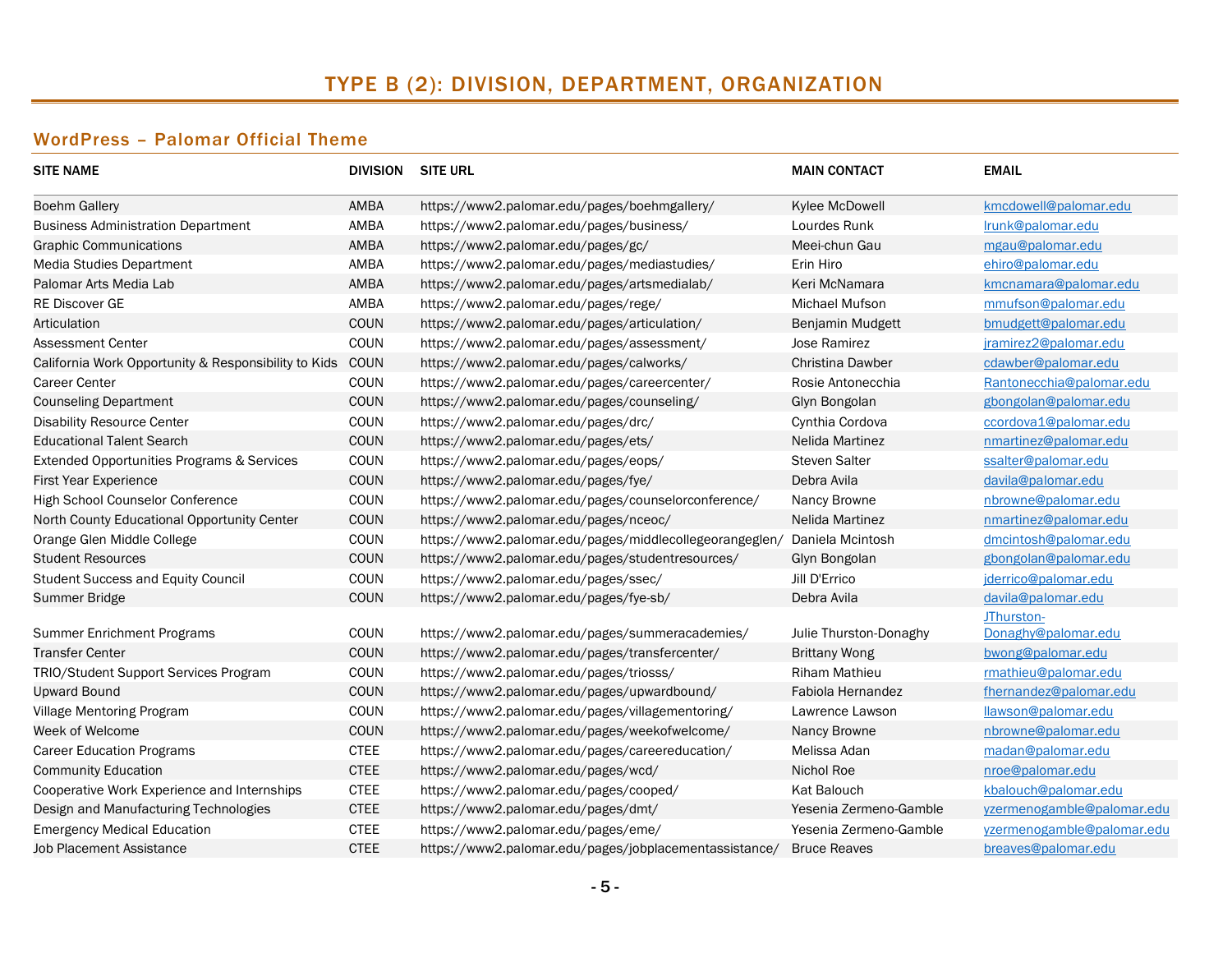| <b>SITE NAME</b>                                   | DIVISION SITE URL |                                                      | <b>MAIN CONTACT</b>    | <b>EMAIL</b>               |
|----------------------------------------------------|-------------------|------------------------------------------------------|------------------------|----------------------------|
| Palomar College Trade and Industry                 | <b>CTEE</b>       | https://www2.palomar.edu/pages/ti/                   | Anel Gonzalez          | agonzalez@palomar.edu      |
| Palomar Lifelong Learners                          | <b>CTEE</b>       | https://www2.palomar.edu/pages/lifelonglearners/     | <b>Suzanne Sebring</b> | ssebring@palomar.edu       |
| Service Learning                                   | <b>CTEE</b>       | https://www2.palomar.edu/pages/servicelearning/      | Angela Kong            | akong@palomar.edu          |
| Water and Waste Water Programs                     | <b>CTEE</b>       | https://www2.palomar.edu/pages/watertech/            | Anel Gonzalez          | agonzalez@palomar.edu      |
| <b>Administrative Association</b>                  | <b>FAS</b>        | https://www2.palomar.edu/pages/aa/                   | Jim Odom               | jodom@palomar.edu          |
| <b>Business Services</b>                           | <b>FAS</b>        | https://www2.palomar.edu/pages/businessservices/     | <b>Amber Cross</b>     | across@palomar.edu         |
| Confidential and Supervisory Team (CAST)           | <b>FAS</b>        | https://www2.palomar.edu/pages/cast/                 | Marti Snyder           | msnyder2@palomar.edu       |
| <b>Duplication and Mail Services</b>               | <b>FAS</b>        | https://www2.palomar.edu/pages/bss/                  | Julie Lanthier-Bandy   | jlanthierbandy@palomar.edu |
| <b>Facilities Department</b>                       | <b>FAS</b>        | https://www2.palomar.edu/pages/facilities/           | Dayna Schwab           | dschwab@palomar.edu        |
| <b>Facilities Rentals</b>                          | <b>FAS</b>        | https://www2.palomar.edu/pages/eventsscheduler/      | Dayna Schwab           | dschwab@palomar.edu        |
| <b>Facilities Review Committee</b>                 | <b>FAS</b>        | https://www2.palomar.edu/pages/frc/                  | Dayna Schwab           | dschwab@palomar.edu        |
| Finance & Administrative Services Planning Council | FAS               | https://www2.palomar.edu/pages/faspc/                | <b>Heather Sutton</b>  | hsutton@palomar.edu        |
| <b>Information Services</b>                        | <b>FAS</b>        | https://www2.palomar.edu/pages/is/                   | Ellie Schoneman        | eschoneman@palomar.edu     |
| Palomar College Fiscal Services                    | <b>FAS</b>        | https://www2.palomar.edu/pages/fiscalservices/       | Carmen Coniglio        | cconiglio@palomar.edu      |
| Safety and Security Committee                      | <b>FAS</b>        | https://www2.palomar.edu/pages/safetyandsecurity/    | Dayna Schwab           | dschwab@palomar.edu        |
| <b>Benefits Committee</b>                          | <b>HRS</b>        | https://www2.palomar.edu/pages/benefits/             | Maria Zapien-Rangel    | mzapienrangel@palomar.edu  |
| Distinguished Faculty Award                        | <b>HRS</b>        | https://www2.palomar.edu/pages/dfa/                  | Lawrence Lawson        | llawson@palomar.edu        |
| Employee of the Year                               | <b>HRS</b>        | https://www2.palomar.edu/pages/eoy/                  | Maria Zapien-Rangel    | mzapienrangel@palomar.edu  |
| Equal Employment Opportunity Advisory Committee    | <b>HRS</b>        | https://www2.palomar.edu/pages/eeoc/                 | Maria Zapien-Rangel    | mzapienrangel@palomar.edu  |
| Human Resource Services Planning Council           | <b>HRS</b>        | https://www2.palomar.edu/pages/hrspc/                | Maria Zapien-Rangel    | mzapienrangel@palomar.edu  |
| Palomar College Payroll Services                   | <b>HRS</b>        | https://www2.palomar.edu/pages/payrollservices/      | Carmen Coniglio        | cconiglio@palomar.edu      |
| Team Life                                          | <b>HRS</b>        | https://www2.palomar.edu/pages/teamlife/             | Kelly Falcone          | kfalcone@palomar.edu       |
| <b>Active Learning Leaders</b>                     | <b>INST</b>       | https://www2.palomar.edu/pages/activelearning/       | <b>Kelly Falcone</b>   | kfalcone@palomar.edu       |
| <b>Chairs and Directors</b>                        | <b>INST</b>       | https://www2.palomar.edu/pages/chairsanddirectors/   | Michelle LaVigueur     | mlavigueur@palomar.edu     |
| <b>Comets Affordable Learning Materials</b>        | <b>INST</b>       | https://www2.palomar.edu/pages/calm/                 | <b>Kelly Falcone</b>   | kfalcone@palomar.edu       |
| Credit for Prior Learning at Palomar               | <b>INST</b>       | https://www2.palomar.edu/pages/cpl/                  | <b>Candace Rose</b>    | crose@palomar.edu          |
| <b>Faculty Senate</b>                              | <b>INST</b>       | https://www2.palomar.edu/pages/facultysenate/        | Erin Hiro              | ehiro@palomar.edu          |
| Gainful Employment                                 | <b>INST</b>       | https://www2.palomar.edu/pages/gainfulemployment/    | <b>Kelly Helming</b>   | khelming@palomar.edu       |
| <b>Instructional Planning Council</b>              | <b>INST</b>       | https://www2.palomar.edu/pages/ipc/                  | Michelle LaVigueur     | mlavigueur@palomar.edu     |
| Instructional Planning Council Hiring Subcommittee | <b>INST</b>       | https://www2.palomar.edu/pages/ipc-hiring/           | Michelle LaVigueur     | mlavigueur@palomar.edu     |
| Learning Outcomes SubCommittee                     | <b>INST</b>       | https://www2.palomar.edu/pages/sloresources/         | Marti Snyder           | msnyder2@palomar.edu       |
| Palomar College Curriculum                         | <b>INST</b>       | https://www2.palomar.edu/pages/curriculum/           | <b>Cheryl Kearse</b>   | ckearse@palomar.edu        |
| Palomar College Professional Development           | <b>INST</b>       | https://www2.palomar.edu/pages/pd/                   | Kelly Falcone          | kfalcone@palomar.edu       |
| Palomar Pathways Mapper                            | <b>INST</b>       | https://www2.palomar.edu/pages/mapper                | <b>Wendy Nelson</b>    | wnelson@palomar.edu        |
| Pathways                                           | <b>INST</b>       | https://www2.palomar.edu/pages/pathways/             | Victoria de la Torre   | mdelatorre@palomar.edu     |
| <b>Student Learning Outcomes</b>                   | <b>INST</b>       | https://www2.palomar.edu/pages/slo/                  | Marti Snyder           | msnyder2@palomar.edu       |
| <b>Tenure and Evaluations</b>                      | <b>INST</b>       | https://www2.palomar.edu/pages/tenureandevaluations/ | Lawrence Lawson        | llawson@palomar.edu        |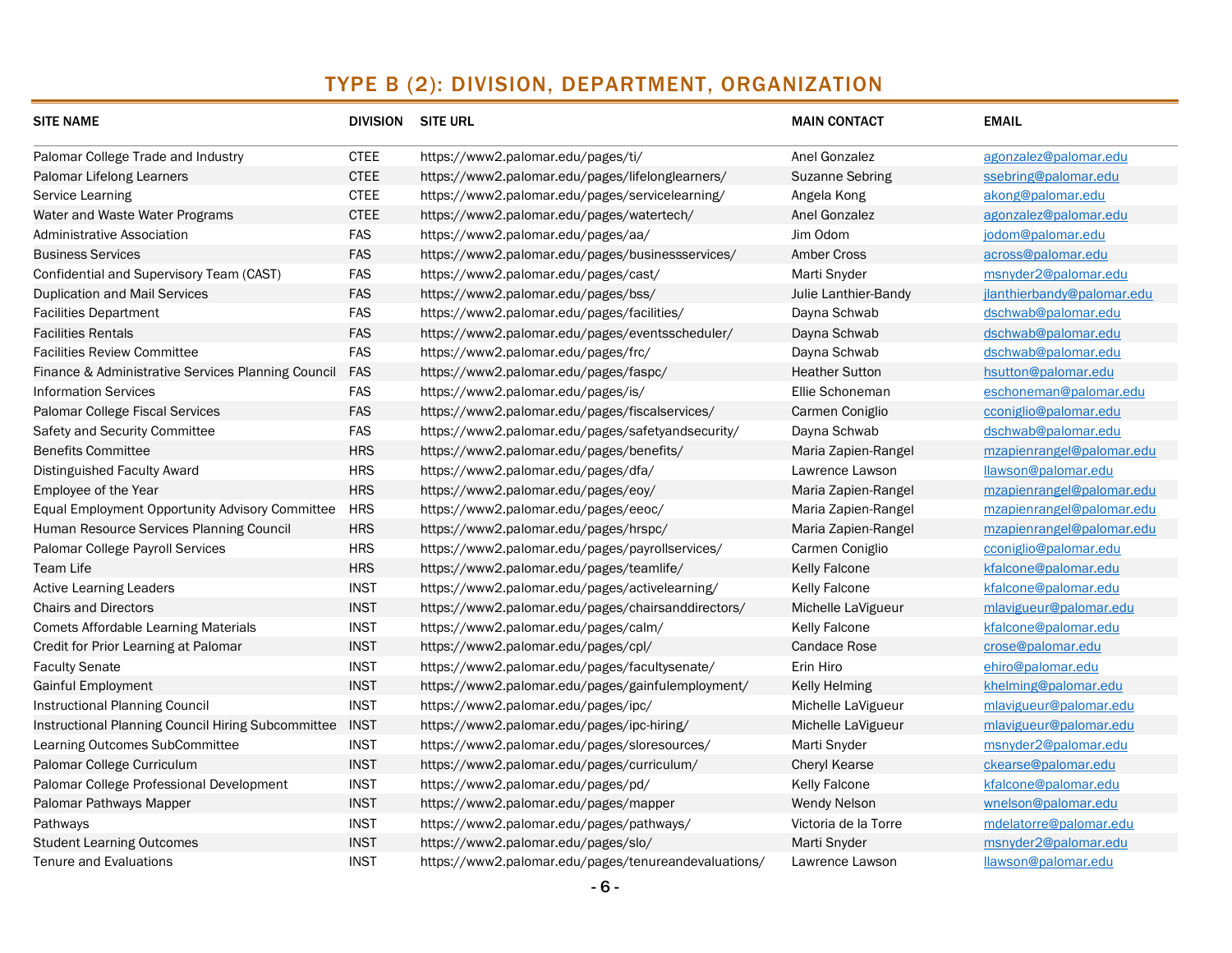| <b>SITE NAME</b>                               |               | DIVISION SITE URL                                                 | <b>MAIN CONTACT</b>      | <b>EMAIL</b>                  |
|------------------------------------------------|---------------|-------------------------------------------------------------------|--------------------------|-------------------------------|
| <b>Test Writing Strategies</b>                 | <b>INST</b>   | https://www2.palomar.edu/pages/testwritingstrategies/             | <b>Tracy Johnston</b>    | tjohnston2@palomar.edu        |
| Department of English and Humanities           | LL            | https://www2.palomar.edu/pages/english/                           | Rocco Versaci            | rversaci@palomar.edu          |
| Department of World Languages                  | LL            | https://www2.palomar.edu/pages/worldlanguages/                    | <b>Beatrice Manneh</b>   | bmanneh@palomar.edu           |
| <b>ESL Tutoring Center</b>                     | $\mathsf{LL}$ | https://www2.palomar.edu/pages/esitutoring/                       | Nimoli Madan             | nmadan@palomar.edu            |
| Palomar College ESL                            | LL.           | https://www2.palomar.edu/pages/esl/                               | Lawrence Lawson          | llawson@palomar.edu           |
| Palomar College Learning Communities           | LL.           | https://www2.palomar.edu/pages/learningcommunities/               | Debra Avila              | davila@palomar.edu            |
| Palomar College Library                        | $\mathsf{LL}$ | https://www2.palomar.edu/pages/library/                           | Marlene Forney           | mforney@palomar.edu           |
| Palomar College Online Tutoring                | LL.           | https://www2.palomar.edu/pages/onlinetutoring/                    | Erin Feld                | efeld@palomar.edu             |
| <b>Palomar College Tutoring Services</b>       | $\mathsf{LL}$ | https://www2.palomar.edu/pages/tutoringservices/                  | Ruth Barnaba             | rbarnaba@palomar.edu          |
| <b>Reading Services Department</b>             | $\mathsf{LL}$ | https://www2.palomar.edu/pages/reading/                           | <b>Tanya Sangret</b>     | tsangret@palomar.edu          |
| <b>S.T.A.R.</b>                                | LL.           | https://www2.palomar.edu/pages/tutoring/                          | Ruth Barnaba             | rbarnaba@palomar.edu          |
| Speech and ASL                                 | LL            | https://www2.palomar.edu/pages/speechandasl/                      | Chris Lowry              | clowry@palomar.edu            |
| Teaching and Learning Center                   | LL            | https://www2.palomar.edu/pages/tlc/                               | Debra Avila              | davila@palomar.edu            |
| Teaching and Learning Center - Escondido       | LL            | https://www2.palomar.edu/pages/tlc-esc/                           | <b>Mario Martinez</b>    | mmartinez3@palomar.edu        |
| Teaching and Learning Center - Fallbrook       | LL            | https://www2.palomar.edu/pages/tlc-fallbrook/                     | Diego Lecca              | dlecca@palomar.edu            |
| Teaching and Learning Center - Rancho Bernardo | LL.           | https://www2.palomar.edu/pages/tlc-ranchobernardo/                | Nicolas Quintana         | nquintana@palomar.edu         |
| Teaching and Learning Center - San Marcos      | LL.           | https://www2.palomar.edu/pages/tlc-sm/                            | Debra Avila              | davila@palomar.edu            |
| <b>Tutoring Committee</b>                      | LL.           | https://www2.palomar.edu/pages/tutoringcommittee/                 | Mario Martinez           | mmartinez3@palomar.edu        |
| <b>Biology Department</b>                      | <b>MSE</b>    | https://www2.palomar.edu/pages/lifescience/                       | Richard Albisteui-Dubois | radubois@palomar.edu          |
| <b>Chemistry Department</b>                    | <b>MSE</b>    | https://www2.palomar.edu/pages/chemistry/                         | Natarajan Geetha         | ngeetha@palomar.edu           |
| <b>CSIT Department</b>                         | <b>MSE</b>    | https://www2.palomar.edu/pages/csit/                              | <b>Steve Perry</b>       | sperry@palomar.edu            |
| Earth, Space and Environmental Sciences        | <b>MSE</b>    | https://www2.palomar.edu/pages/earthscience/                      | Cathy Jain               | cjain@palomar.edu             |
| Math Across the Curriculum Holistically        | <b>MSE</b>    | https://www2.palomar.edu/pages/match/                             | Shelbi Mayo              | smayo@palomar.edu             |
| <b>Mathematics Department</b>                  | <b>MSE</b>    | https://www2.palomar.edu/pages/math/                              | Yuan-Lin Lee             | ylee@palomar.edu              |
| <b>Nursing Education Department</b>            | <b>MSE</b>    | https://www2.palomar.edu/pages/nursing/                           | Jena Lansford            | jlansford@palomar.edu         |
| Palomar College Arboretum                      | <b>MSE</b>    | https://www2.palomar.edu/pages/arboretum/                         | <b>Elaine Armstrong</b>  | earmstrong@palomar.edu        |
| Palomar College Astronomy                      | <b>MSE</b>    | https://www2.palomar.edu/pages/astronomy/                         | Mark Lane                | mlane@palomar.edu             |
| Palomar College Dental Assisting               | <b>MSE</b>    | https://www2.palomar.edu/pages/dental/                            | Michelle Tucker          | mtucker@palomar.edu           |
| Palomar College STEM Program                   | <b>MSE</b>    | https://www2.palomar.edu/pages/stem/                              | Mireya Gutierrez-Aguero  | mgutierrez-aguero@palomar.edu |
| Physics and Engineering                        | <b>MSE</b>    | https://www2.palomar.edu/pages/physics/                           | <b>Daniel Finkenthal</b> | dfinkenthal@palomar.edu       |
| Academic Spotlight                             | <b>SBS</b>    | https://www2.palomar.edu/pages/academicspotlight/                 | <b>Chris Norcross</b>    | cnorcross@palomar.edu         |
| Academic Technology Committee                  | <b>SBS</b>    | https://www2.palomar.edu/pages/academic-technology-<br>committee/ | Erin Hiro                | ehiro@palomar.edu             |
| Academic Technology Resources Centers          | <b>SBS</b>    | https://www2.palomar.edu/pages/atrc/                              | <b>Kelly Helming</b>     | khelming@palomar.edu          |
| AIS/AMS Department                             | <b>SBS</b>    | https://www2.palomar.edu/pages/ais/                               | Teresa Quainoo           | tquainoo@palomar.edu          |
| <b>Behavioral Sciences Department</b>          | <b>SBS</b>    | https://www2.palomar.edu/pages/behavioralsciences/                | <b>Dillon Emerick</b>    | remerick@palomar.edu          |
| <b>Canvas Transition</b>                       | <b>SBS</b>    | https://www2.palomar.edu/pages/canvastransition/                  | Erin Hiro                | ehiro@palomar.edu             |
| <b>Child Development Department</b>            | <b>SBS</b>    | https://www2.palomar.edu/pages/childdevelopment/                  | Laurel Anderson          | landerson@palomar.edu         |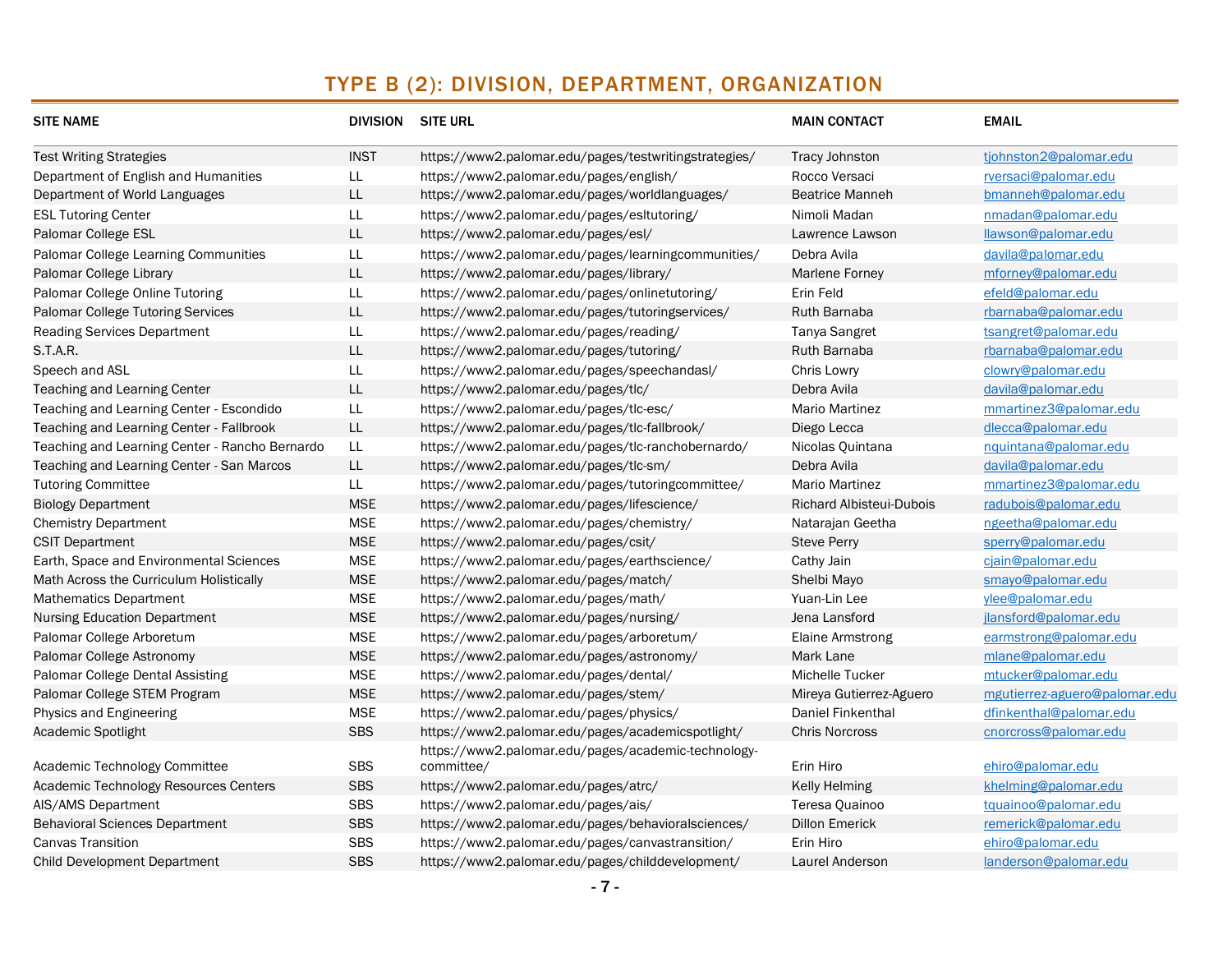| <b>SITE NAME</b>                                 |            | <b>DIVISION SITE URL</b>                                 | <b>MAIN CONTACT</b>   | <b>EMAIL</b>            |
|--------------------------------------------------|------------|----------------------------------------------------------|-----------------------|-------------------------|
| Early Childhood Education Lab School             | <b>SBS</b> | https://www2.palomar.edu/pages/ECELabSchool/             | Rene Robelin          | rrobelin@palomar.edu    |
| Economics, History, and Political Science        | <b>SBS</b> | https://www2.palomar.edu/pages/ehp/                      | Mike Arguello         | marguello@palomar.edu   |
| <b>Ethnic Studies Department</b>                 | <b>SBS</b> | https://www2.palomar.edu/pages/multicultural/            | Teresa Quainoo        | tquainoo@palomar.edu    |
| My Class Finder                                  | <b>SBS</b> | https://www.palomar.edu/myclassfinder/                   | <b>Chris Norcross</b> | cnorcross@palomar.edu   |
| Palomar Black Faculty and Staff Association      | <b>SBS</b> | https://www2.palomar.edu/pages/pbfsa/                    | Sheri Frankfurth      | sfrankfurth@palomar.edu |
| Palomar College Fitness Center                   | <b>SBS</b> | https://www2.palomar.edu/pages/fitnesscenter/            | Paul Boley            | pboley@palomar.edu      |
| Palomar Online Education Training                | <b>SBS</b> | https://www2.palomar.edu/pages/poet/                     | Erin Hiro             | ehiro@palomar.edu       |
| Tarde de Familia                                 | <b>SBS</b> | https://www2.palomar.edu/pages/tardedefamilia/           | Henry Lesperance      | hlesperance@palomar.edu |
| Teaching with Technology Showcase                | <b>SBS</b> | https://www2.palomar.edu/pages/onlineshowcase/           | Lillian Payn          | lpayn@palomar.edu       |
| Web Accessibility at Palomar College             | <b>SBS</b> | https://www2.palomar.edu/pages/webaccessibility/         | <b>Kelly Helming</b>  | khelming@palomar.edu    |
| <b>WordPress Central</b>                         | <b>SBS</b> | https://www2.palomar.edu/pages/wordpresscentral/         | <b>Kelly Helming</b>  | khelming@palomar.edu    |
| Behavioral Health and Campus Wellness Committee  | <b>STS</b> | https://www2.palomar.edu/pages/bhwc/                     | Lisa Taylor           | ltaylor3@palomar.edu    |
| <b>Behavioral Health Counseling Services</b>     | <b>STS</b> | https://www2.palomar.edu/pages/bhcs/                     | Lenka Schalkle        | Ischalkle@palomar.edu   |
| <b>Campus Walking Tours</b>                      | <b>STS</b> | https://www2.palomar.edu/pages/tours/                    | Deanna Shoop          | dshoop@palomar.edu      |
| <b>Comets Care</b>                               | <b>STS</b> | https://www2.palomar.edu/pages/cometscare/               | Randy Parker          | rparker@palomar.edu     |
| <b>Current and Former Foster Youth</b>           | <b>STS</b> | https://www2.palomar.edu/pages/fosteryouth/              | <b>Steven Salter</b>  | ssalter@palomar.edu     |
| Department of Health, Kinesiology and Recreation |            |                                                          |                       |                         |
| Management                                       | <b>STS</b> | https://www2.palomar.edu/pages/kinesiology/              | Melissa Grant         | mgrant@palomar.edu      |
| <b>Discover Palomar</b>                          | <b>STS</b> | https://www2.palomar.edu/pages/discoverpalomar/          | Nancy Browne          | nbrowne@palomar.edu     |
| <b>Enrollment Services</b>                       | <b>STS</b> | https://www2.palomar.edu/pages/enrollmentservices/       | Eva Lauchmen          | elauchmen@palomar.edu   |
| <b>Evaluations and Records</b>                   | <b>STS</b> | https://www2.palomar.edu/pages/evaluationsandrecords/    | Eva Lauchmen          | elauchmen@palomar.edu   |
| <b>GEAR UP</b>                                   | <b>STS</b> | https://www2.palomar.edu/pages/gearup/                   | Therese Remington     | tremington@palomar.edu  |
| <b>Grant Funded Student Programs</b>             | <b>STS</b> | https://www2.palomar.edu/pages/grants/                   | Joe LeDesma           | jledesma1@palomar.edu   |
| International Student Program                    | <b>STS</b> | https://www2.palomar.edu/pages/internationalstudents/    | <b>Yasue Oneill</b>   | yoneill@palomar.edu     |
| Palomar College Basic Skills Initiative          | <b>STS</b> | https://www2.palomar.edu/pages/bsi-hsi/                  | Debra Avila           | davila@palomar.edu      |
| Palomar College Financial Aid Office             | <b>STS</b> | https://www2.palomar.edu/pages/fa/                       | Mari Harms            | mharms@palomar.edu      |
| Palomar College Office of Student Life and       |            |                                                          |                       |                         |
| Leadership                                       | <b>STS</b> | https://www2.palomar.edu/pages/studentlifeandleadership/ | <b>Sherry Titus</b>   | stitus@palomar.edu      |
| Palomar College Police Department                | <b>STS</b> | https://www2.palomar.edu/pages/police/                   | Nieves Suarez         | nsuarez@palomar.edu     |
| <b>Pride Center</b>                              | <b>STS</b> | https://www2.palomar.edu/pages/pridecenter/              | Dylan Davison         | ddavison@palomar.edu    |
| <b>Puente Project</b>                            | <b>STS</b> | https://www2.palomar.edu/pages/puente/                   | Leticia Aguirre       | laguirre@palomar.edu    |
| <b>Student Health Centers</b>                    | <b>STS</b> | https://www2.palomar.edu/pages/healthservices/           | Lenka Schalkle        | Ischalkle@palomar.edu   |
| <b>Student Services Planning Council</b>         | <b>STS</b> | https://www2.palomar.edu/pages/sspc/                     | Jill D'Errico         | jderrico@palomar.edu    |
| <b>Student Success and Engagement</b>            | <b>STS</b> | https://www2.palomar.edu/pages/studentsuccess/           | Nancy Browne          | nbrowne@palomar.edu     |
| <b>UMOJA</b>                                     | <b>STS</b> | https://www2.palomar.edu/pages/umoja/                    | Amber Colbert         | acolbert@palomar.edu    |
| <b>Veterans Services</b>                         | <b>STS</b> | https://www2.palomar.edu/pages/veterans/                 | Jessica Horn          | jhorn@palomar.edu       |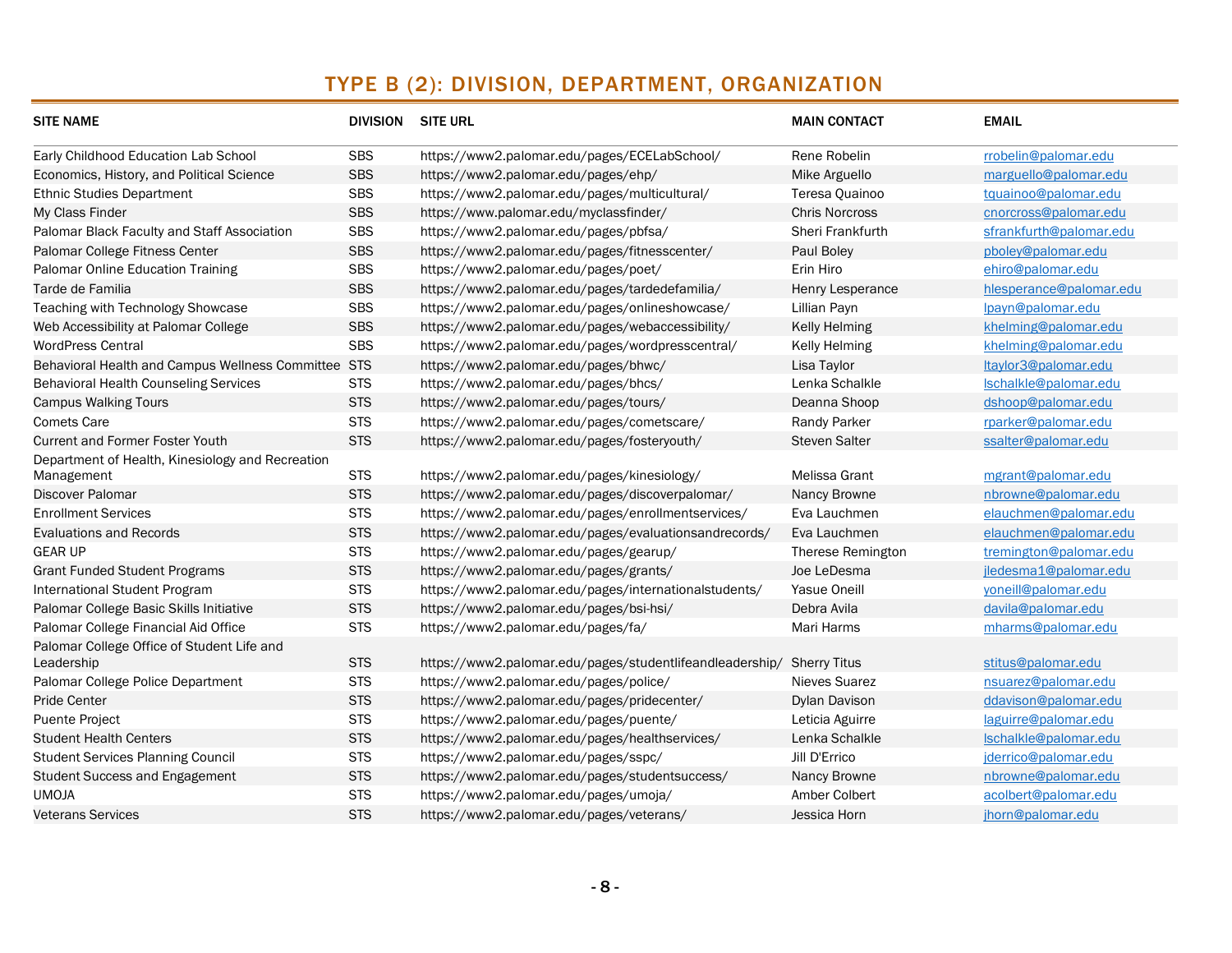### HTML or Legacy

No sites exist in this classification.

#### Non-Official Theme – Exempted

| <b>SITE NAME</b>        | DIVISION SITE URL |                                                 | <b>MAIN CONTACT</b> | <b>EMAIL</b>           |
|-------------------------|-------------------|-------------------------------------------------|---------------------|------------------------|
| Palomar Performing Arts | AMBA              | https://www2.palomar.edu/pages/palomarperforms/ | Carl Thompson       | cthompson2@palomar.edu |
| Impact Magazine         | AMBA              | https://www2.palomar.edu/impactmagazine         | Erin Hiro           | ehiro@palomar.edu      |
| The Telescope           | AMBA              | https://www2.palomar.edu/telescope              | Erin Hiro           | ehiro@palomar.edu      |

#### Non-Official Theme - Not Exempted

| <b>SITE NAME</b>        | <b>DIVISION</b> | <b>SITE URL</b>                           | <b>MAIN CONTACT</b> | <b>EMAIL</b>          |
|-------------------------|-----------------|-------------------------------------------|---------------------|-----------------------|
| Palomar Performing Arts | AMBA            | https://www2.palomar.edu/art/             | Keri McNamara       | kmcnamara@palomar.edu |
| Performing Hearts       | AMBA            | https://www2.palomar.edu/performinghearts | Michael Mufson      | mmufson@palomar.edu   |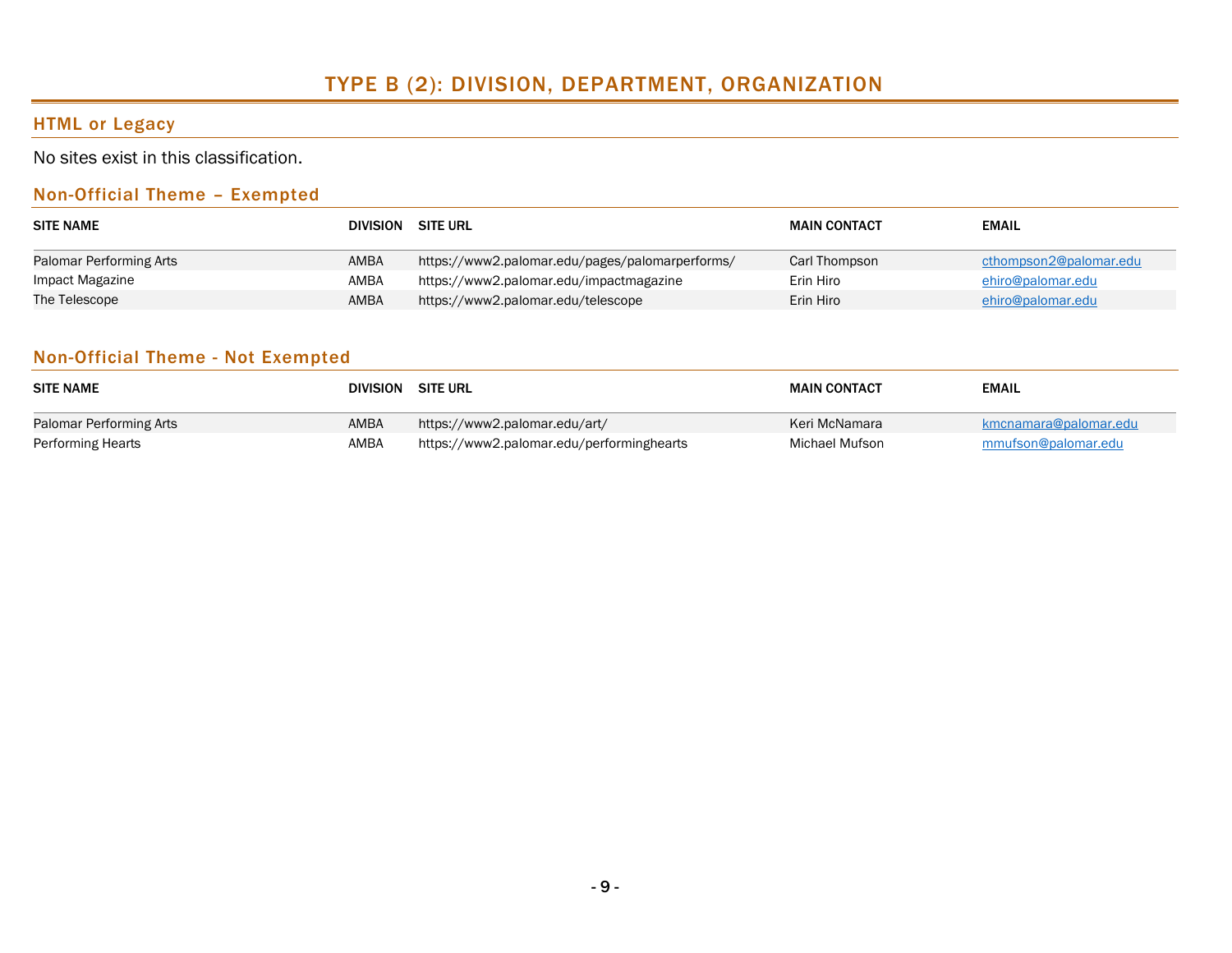# TYPE C (3): INSTRUCTIONAL, DISCIPLINE

### WordPress – Palomar Official Theme

| <b>SITE NAME</b>                                    |             | <b>DIVISION SITE URL</b>                                              | <b>MAIN CONTACT</b>    | <b>EMAIL</b>                 |
|-----------------------------------------------------|-------------|-----------------------------------------------------------------------|------------------------|------------------------------|
| Cinema                                              | AMBA        | https://www2.palomar.edu/pages/cinema/                                | Lisa Cecere            | lcecere@palomar.edu          |
| <b>Digital Broadcast Arts</b>                       | AMBA        | https://www2.palomar.edu/pages/dba/                                   | <b>Gregg Baker</b>     | gbaker@palomar.edu           |
| Palomar College Journalism Department               | AMBA        | https://www2.palomar.edu/pages/journalism/                            | Erin Hiro              | ehiro@palomar.edu            |
| <b>Palomar Student Channel</b>                      | AMBA        | https://www2.palomar.edu/pages/palomarstudentchannel/                 | Gregg Baker            | gbaker@palomar.edu           |
| Performing Arts                                     | AMBA        | https://www2.palomar.edu/pages/performingarts/                        | Carl Thompson          | cthompson2@palomar.edu       |
| Photographic Technology                             | AMBA        | https://www2.palomar.edu/pages/photography/                           | Amy Caterina           | acaterina@palomar.edu        |
| Prep Sports Live                                    | AMBA        | https://www2.palomar.edu/pages/prepsportslive/                        | <b>Gregg Baker</b>     | gbaker@palomar.edu           |
| <b>Theatre Arts</b>                                 | AMBA        | https://www2.palomar.edu/pages/theatre/                               | <b>Chris Sinnott</b>   | csinnott@palomar.edu         |
| Auto Body Technology                                | <b>CTEE</b> | https://www2.palomar.edu/pages/ab/                                    | Anel Gonzalez          | agonzalez@palomar.edu        |
| Air Conditioning, Heating and Refrigeration Program | <b>CTEE</b> | https://www2.palomar.edu/pages/acr/                                   | Anel Gonzalez          | agonzalez@palomar.edu        |
| <b>Adult Education</b>                              | <b>CTEE</b> | https://www2.palomar.edu/pages/adulteducation/                        | <b>Suzanne Sebring</b> | ssebring@palomar.edu         |
| Administration of Justice                           | <b>CTEE</b> | https://www2.palomar.edu/pages/aj/                                    | Kevin Barrett          | kbarrett@palomar.edu         |
| Architecture and Eco-Building                       | <b>CTEE</b> | https://www2.palomar.edu/pages/architecture/                          | Yesenia Zermeno-Gamble | yzermenogamble@palomar.edu   |
| Automotive Technology                               | <b>CTEE</b> | https://www2.palomar.edu/pages/at/                                    | Anel Gonzalez          | agonzalez@palomar.edu        |
| <b>Constuction Inspection</b>                       | <b>CTEE</b> | https://www2.palomar.edu/pages/construction-inspection/               | Yesenia Zermeno-Gamble | yzermenogamble@palomar.edu   |
| Palomar College CTE Transitions                     | <b>CTEE</b> | https://www2.palomar.edu/pages/ctetransitions/                        | Elena Chirkova-Sikora  | echirkova-Sikora@palomar.edu |
| Palomar College Diesel Technology                   | <b>CTEE</b> | https://www2.palomar.edu/pages/diesel/                                | Anel Gonzalez          | agonzalez@palomar.edu        |
| <b>Drafting Technology</b>                          | <b>CTEE</b> | https://www2.palomar.edu/pages/drafting/                              | Yesenia Zermeno-Gamble | yzermenogamble@palomar.edu   |
| Fashion Merchandising and Design                    | <b>CTEE</b> | https://www2.palomar.edu/pages/fashion/                               | Yesenia Zermeno-Gamble | yzermenogamble@palomar.edu   |
| Nutrition                                           | <b>CTEE</b> | https://www2.palomar.edu/pages/fcs/                                   | Solange Wasef          | swasef@palomar.edu           |
| Fire Technology Programs                            | <b>CTEE</b> | https://www2.palomar.edu/pages/fire/                                  | Carole Musgrove        | cmusgrove@palomar.edu        |
| Palomar College Interior Design                     | <b>CTEE</b> | https://www2.palomar.edu/pages/interiordesign/                        | Yesenia Zermeno-Gamble | yzermenogamble@palomar.edu   |
| Palomar College Police Academy                      | <b>CTEE</b> | https://www2.palomar.edu/pages/policeacademy/                         | Juliette Barnes        | jbarnes@palomar.edu          |
| <b>Transitions Program</b>                          | <b>CTEE</b> | https://www2.palomar.edu/pages/transitionsprogram/                    | Nora Kenney-Whitley    | nkenneywhitley@palomar.edu   |
| Workforce, Community & Continuing Education         | <b>CTEE</b> | https://www2.palomar.edu/pages/wcce/                                  | Nichol Roe             | nroe@palomar.edu             |
| Palomar College Welding                             | <b>CTEE</b> | https://www2.palomar.edu/pages/welding/                               | Anel Gonzalez          | agonzalez@palomar.edu        |
| Palomar College Cabinet and Furniture Technology    | <b>CTEE</b> | https://www2.palomar.edu/pages/woodworking/                           | Anel Gonzalez          | agonzalez@palomar.edu        |
| <b>Teaching Excellence</b>                          | <b>INST</b> | https://www2.palomar.edu/pages/teachingexcellence/                    | <b>Wendy Nelson</b>    | wnelson@palomar.edu          |
| English Listening Practice for Language Learners    | LL.         | https://www2.palomar.edu/pages/englishlisteningpractice/              | Gary Sosa              | gsosa@palomar.edu            |
| English Department Writing Center                   | LL          | https://www2.palomar.edu/pages/writingcenter/                         | Rocco Versaci          | rversaci@palomar.edu         |
| Geography                                           | <b>MSE</b>  | https://www2.palomar.edu/pages/geography/                             | Cathy Jain             | cjain@palomar.edu            |
| Palomar College Geology                             | <b>MSE</b>  | https://www2.palomar.edu/pages/geology/                               | Sean Figg              | sfigg@palomar.edu            |
| Palomar College GIS Portal                          | <b>MSE</b>  | https://www2.palomar.edu/pages/gis/                                   | Wing Cheung            | wcheung@palomar.edu          |
| Nursing Accreditation 2015                          | <b>MSE</b>  | https://www2.palomar.edu/pages/nursingaccreditation2015/Jena Lansford |                        | jlansford@palomar.edu        |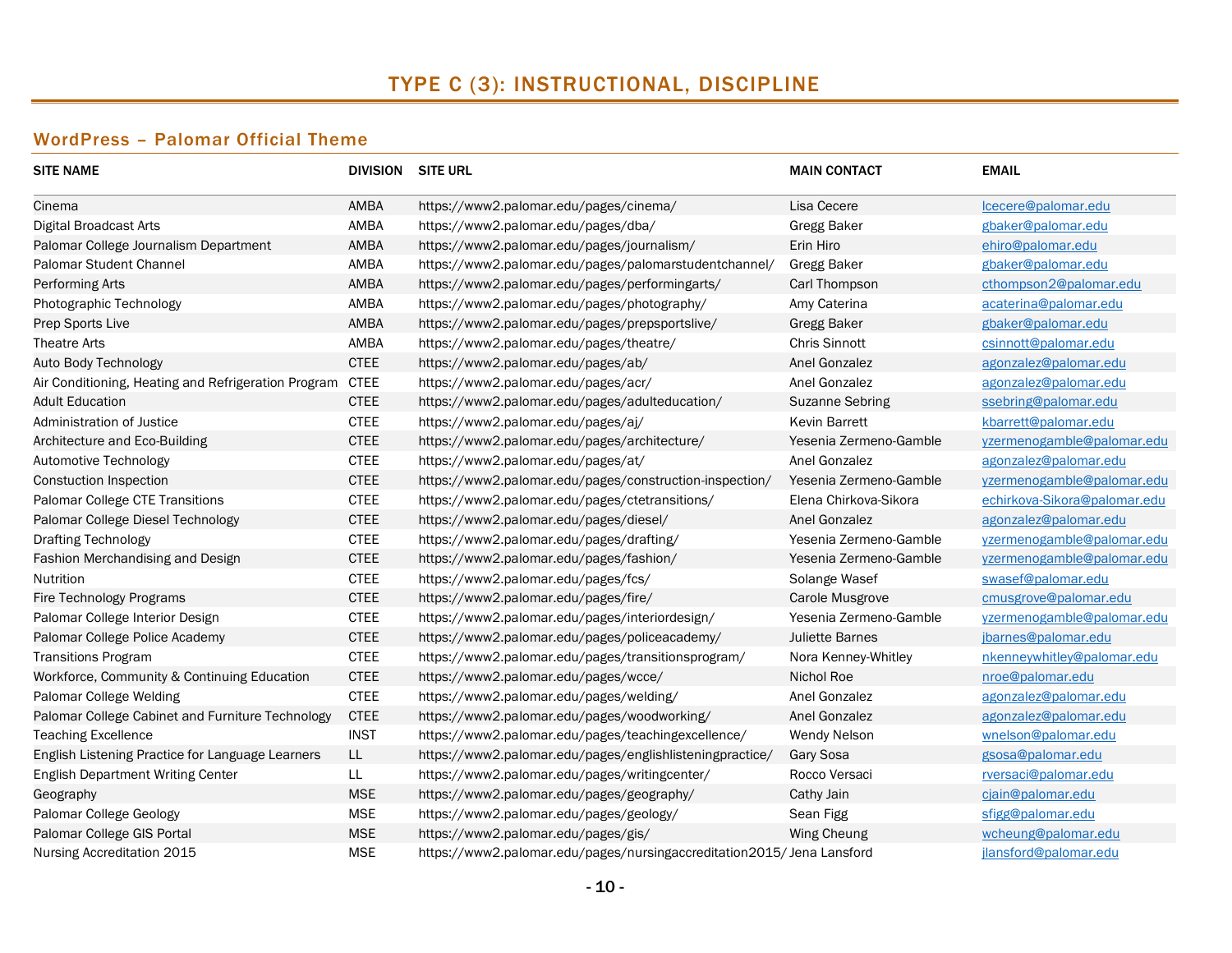# TYPE C (3): INSTRUCTIONAL, DISCIPLINE

| <b>SITE NAME</b>                           | <b>DIVISION SITE URL</b> |                                                  | <b>MAIN CONTACT</b>     | <b>EMAIL</b>            |
|--------------------------------------------|--------------------------|--------------------------------------------------|-------------------------|-------------------------|
| Oceanography Program                       | <b>MSE</b>               | https://www2.palomar.edu/pages/oceanography/     | Lisa Yon                | lyon@palomar.edu        |
| Anthropology                               | <b>SBS</b>               | https://www2.palomar.edu/pages/anthropology/     | Anne Marie Mobilia      | amobilia@palomar.edu    |
| AODS and PSS Certification Programs        | <b>SBS</b>               | https://www2.palomar.edu/pages/aods/             | Jim Fent                | jfent@palomar.edu       |
| Archaeology                                | <b>SBS</b>               | https://www2.palomar.edu/pages/archaeology/      | Jim Eighmey             | jeighmey@palomar.edu    |
| <b>Aviation Department</b>                 | <b>SBS</b>               | https://www2.palomar.edu/pages/aviation/         | <b>Kelly Helming</b>    | khelming@palomar.edu    |
| Dashboard                                  | LL.                      | https://www2.palomar.edu/pages/dashboard/        | Alexandra Doyle Bauer   | adoylebauer@palomar.edu |
| Palomar College Philosophy                 | <b>SBS</b>               | https://www2.palomar.edu/pages/philosophy/       | <b>Dillon Emerick</b>   | remerick@palomar.edu    |
| Psychology at Palomar and Beyond           | <b>SBS</b>               | https://www2.palomar.edu/pages/psychology/       | <b>Fred Rose</b>        | frose@palomar.edu       |
| <b>Religious Studies</b>                   | <b>SBS</b>               | https://www2.palomar.edu/pages/religiousstudies/ | <b>Craig Forney</b>     | cforney@palomar.edu     |
| Sociology at Palomar College               | <b>SBS</b>               | https://www2.palomar.edu/pages/sociology/        | Kalyna Lesyna           | klesyna@palomar.edu     |
| Social Work and Human Services             | <b>SBS</b>               | https://www2.palomar.edu/pages/swhs/             | <b>Sheri Frankfurth</b> | sfrankfurth@palomar.edu |
| A.L.A.S.S.                                 | <b>STS</b>               | https://www2.palomar.edu/pages/alass/            | <b>Ruth Barnaba</b>     | rbarnaba@palomar.edu    |
| Palomar College Athletics                  | <b>STS</b>               | https://www2.palomar.edu/pages/athletics/        | <b>Bianca Littleton</b> | blittleton@palomar.edu  |
| <b>HTML or Legacy</b>                      |                          |                                                  |                         |                         |
| <b>SITE NAME</b>                           | <b>DIVISION</b>          | <b>SITE URL</b>                                  | <b>MAIN CONTACT</b>     | <b>EMAIL</b>            |
| Bravura Journal                            | LL.                      | https://www2.palomar.edu/bravura                 | Rocco Versaci           | rversaci@palomar.edu    |
| Non-Official Theme - Exempted              |                          |                                                  |                         |                         |
|                                            |                          |                                                  |                         |                         |
| <b>SITE NAME</b>                           | <b>DIVISION</b>          | <b>SITE URL</b>                                  | <b>MAIN CONTACT</b>     | <b>EMAIL</b>            |
| Library and Information Technology Program | <b>SBS</b>               | https://www2.palomar.edu/pages/lit/              | <b>Marlene Forney</b>   | mforney@palomar.edu     |

## Non-Official Theme - Not Exempted

No sites exist in this classification.